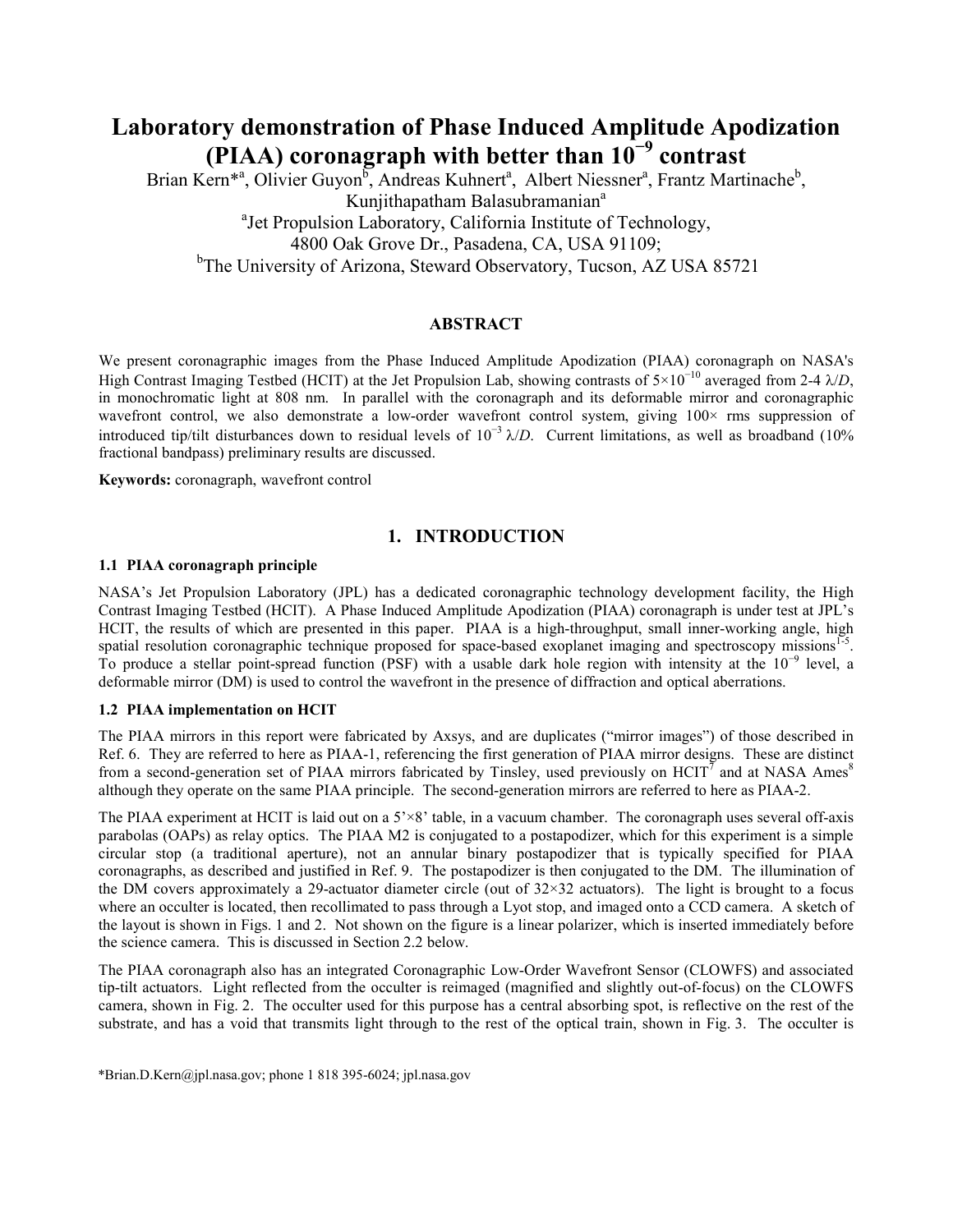

Fig. 1. Unfolded optical train to the science camera, not to scale. The marginal rays defined by the pupil stop (P1) are shown in blue, the marginal rays defined by the Lyot stop (P3) are shown in green. The planes conjugate to the source are easily identified as the locations where marginal rays cross; the occulter lies in a plane conjugate to the source. The planes conjugate to the pupil stop  $(P1)$  are labeled  $P0 - P4$ , and include PIAA M2 (P0), the DM (P2), and the Lyot stop (P3). The science camera is mounted on a translation stage that can reach a plane conjugate to the source (F4) and, by translating downstream, a plane conjugate to the pupil (P4), a range shown here in orange. The source and occulter can each be moved in 3 dimensions, and the pupil stop and Lyot stop can be removed. The CLOWFS system is not shown in this figure.



Fig. 2. Layout of optics on table, to scale. The source is at the bottom-right (F0). Light reflected off the occulter (gray rays) is relayed to the CLOWFS camera (bottom left). M9 is a flat mirror. The source fold mirror and DM have piezo actuators for tip-tilt (used by CLOWFS).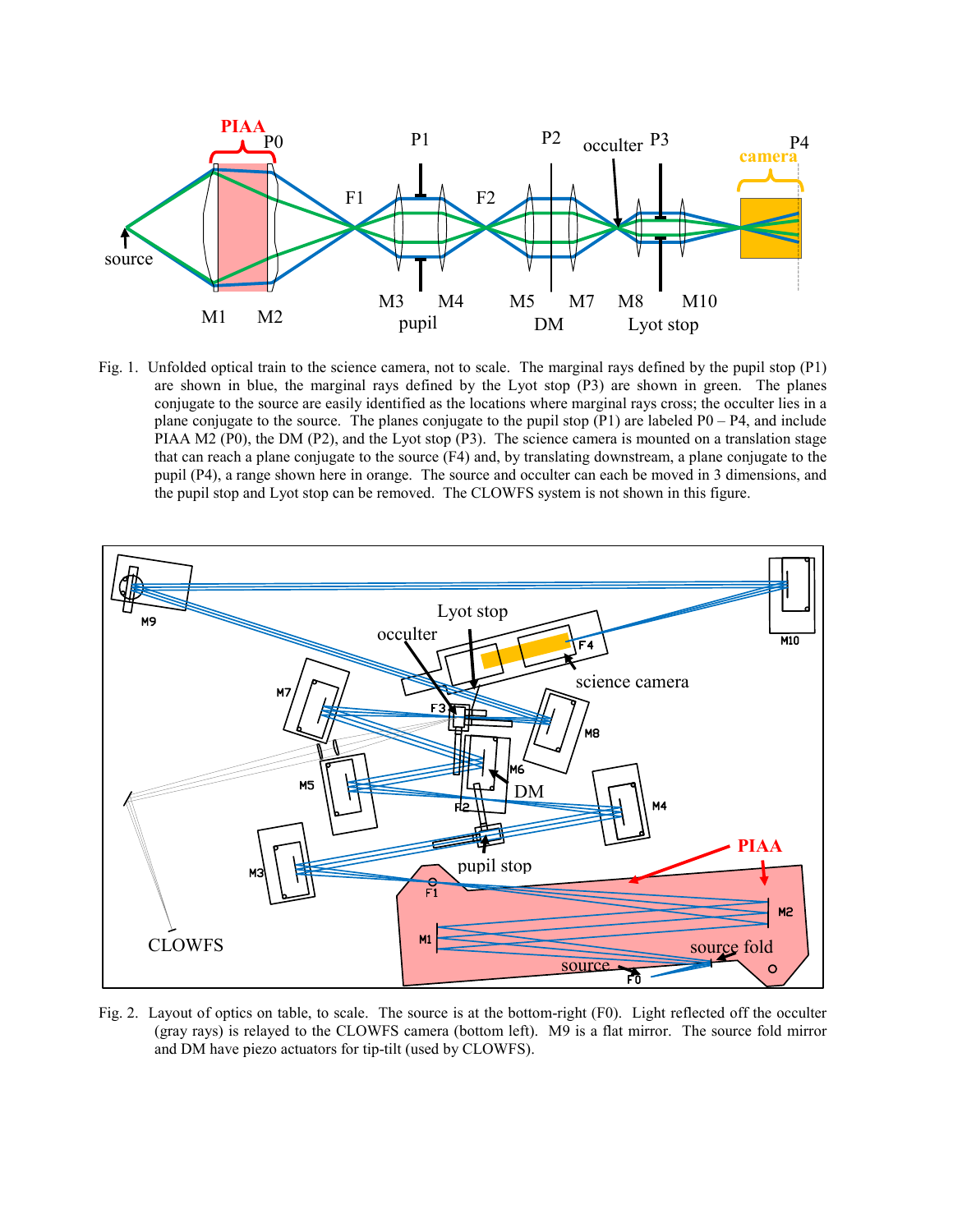

Fig. 3. (LEFT) SEM image of occulter, (RIGHT) measured cculter transmission. This transmission is measured at the science camera, ranging from 0 to 1, seen with the Lyot stop removed. The occulter is positioned so that the source image is centered on the red cross at the center of this image. The full image is  $\pm 10 \lambda/D_{\rm sky}$ on each side. The inner radius is 1.7  $\lambda/D_{sky}$ , while the farthest corners are located at 5.5  $\lambda/D_{sky}$ . The SEM image is of a similar but not identical occulter to the transmission image. The transmission image is the occulter used for the demonstrations in this paper..

freestanding, in the sense that there is no substrate in locations where the transmission is nonzero. The reflected light feeds the CLOWFS system.

The transmission for off-axis sources (i.e., planets) to the science camera is shown in Fig. 4, with three different normalizations. Other coronagraphic testbed demonstrations have normalized transmissions to their own peaks; this is shown in Fig. 4a. Normalizing to the occulter-out, Lyot-in on-axis source image peak leads to Fig. 4b, and normalizing to the occulter-out, Lyot-out on-axis source image peak is shown in Fig. 4c. Fig. 4c shows the full coronagraphic throughput for these off-axis locations. These plots are all for a single polarization component, appropriate to all these demonstrations. With a polarizer in, the transmission for unpolarized light would be half as large.



Fig. 4a-c. Coronagraph throughput for off-axis source, with three different normalizations: (a, LEFT) normalized to peak throughput, (b, CENTER) normalized to unocculted, Lyot-in transmission, (c, RIGHT) normalized to unocculted, no-Lyot transmission. In each panel, the solid black line is a model cut along the *x* axis, the dashed black line is a model cut along a line to the corner of the mask open area, and the blue points are measured along *x*. The throughput crosses  $T = 0.5$  at 1.70, 1.82, and 1.88  $\lambda/D_{\rm sky}$ .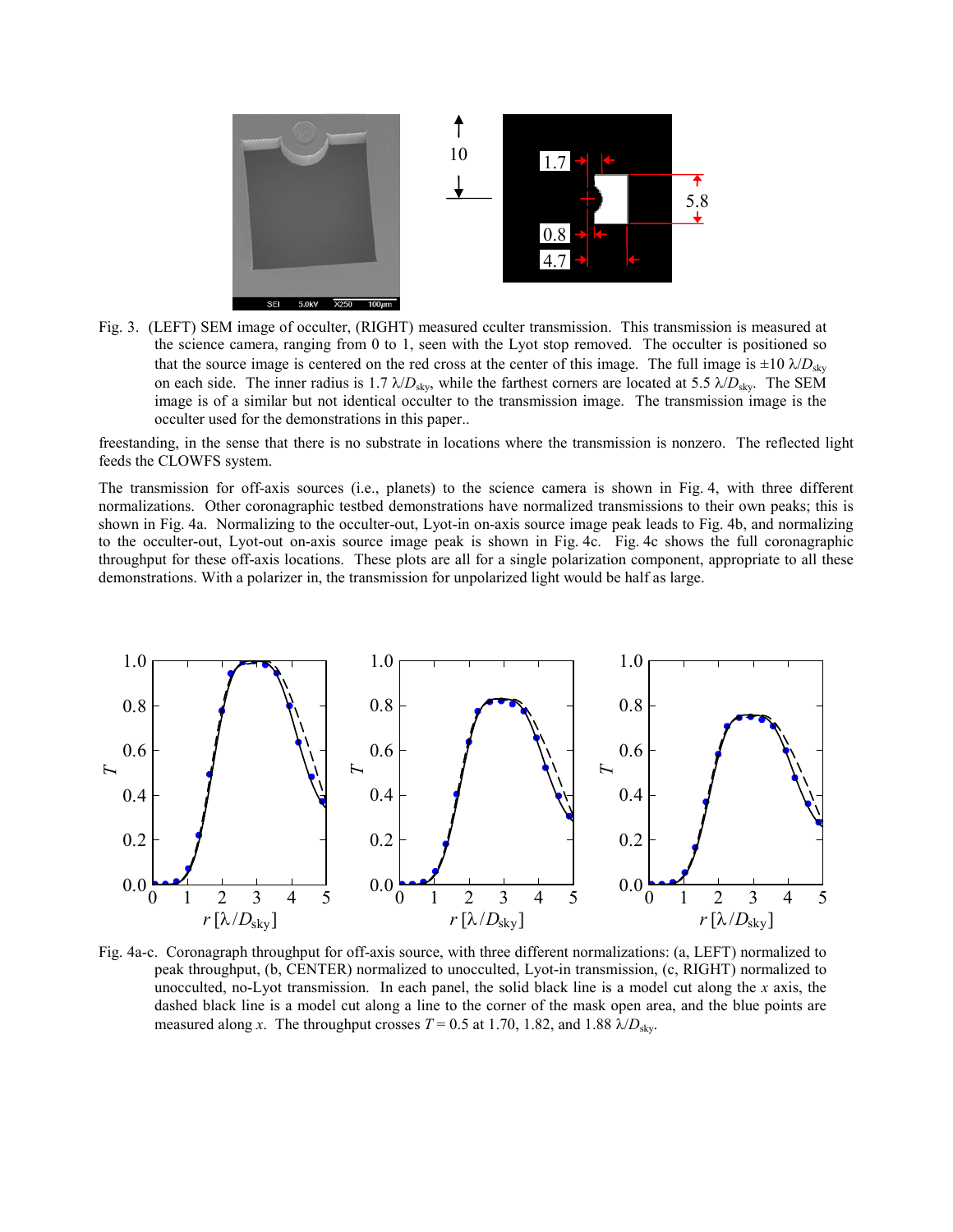# **2. MONOCHROMATIC CONTRAST**

# **2.1 Milestone description**

As a part of the NASA TDEM award that funded the PIAA operations at HCIT, a milestone description was negotiated with NASA that specified a 10<sup>-9</sup> monochromatic demonstration, averaged over a 2-4 λ/*D* region. This experiment was carried out several times, with somewhat different wavefront control inputs, and somewhat different end results. Images from three different wavefront control runs are shown in Fig. 5. Radial plots of the measured intensities are shown in Fig. 6. The demonstration was carried out using an 808 nm laser source. The result, after wavefront control, was an average intensity of  $5 \times 10^{-10}$ , in the best-case outcome.



Fig. 5. Monochromatic dark holes, for three different wavefront control runs. The black cross marks the centroid of the unocculted source. The green box shows the transmitting region of the occulter, the white line marks the edge of the "dark hole" where the intensities are measured and averaged. Each image extends from −1 to +6 λ/*D* in *x*, +/− 4 λ/*D* in *y*.



Fig. 6. Radial plots of intensities from Fig. 5. Solid lines are binned by 1 pixel in radius, corresponding to  $(\lambda/D_{\rm sky})$  / 6.34. Blue points are individual pixel intensity values. Triangles denote points that lie below the bottom edge of the plot.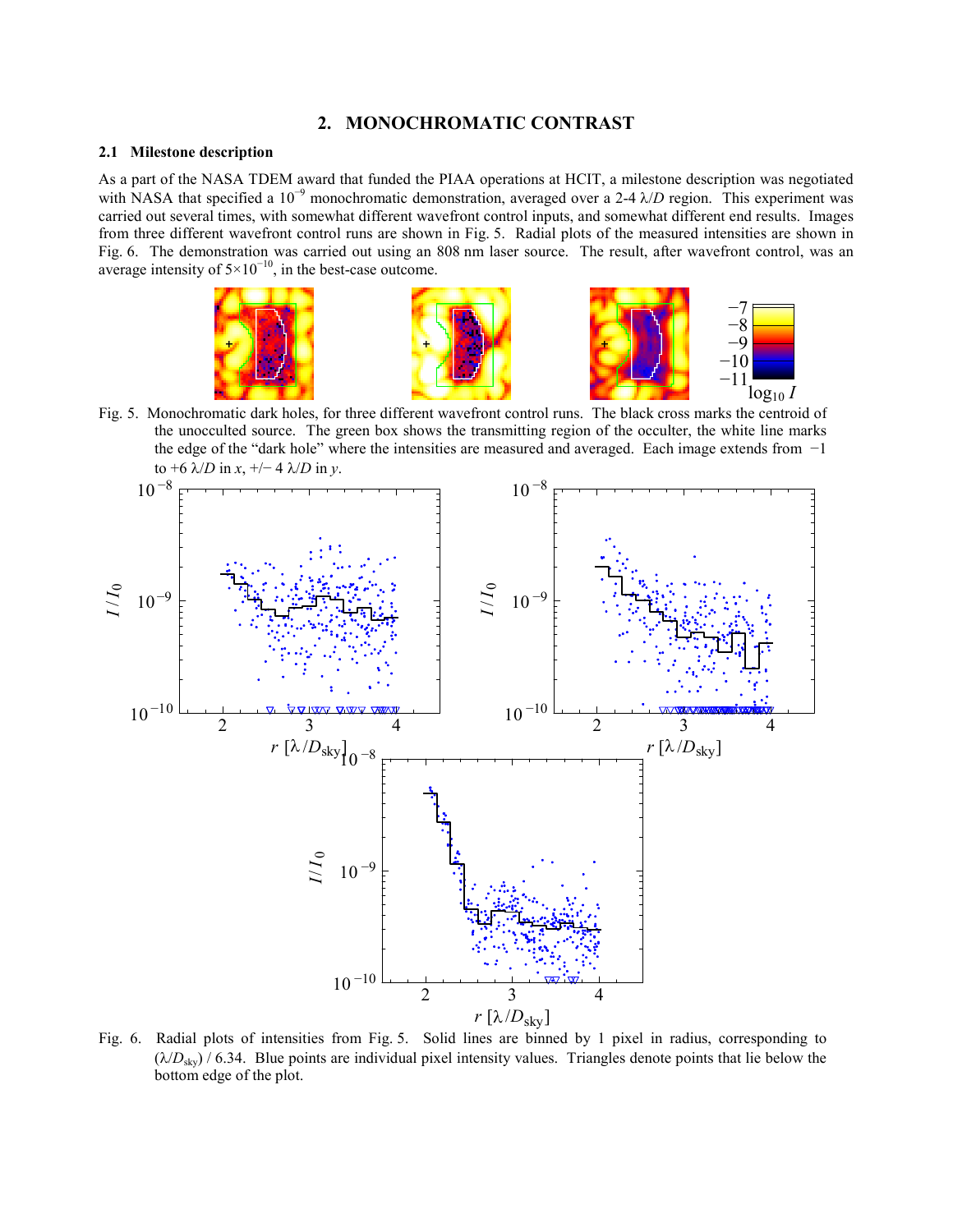## **2.2 Discussion of results**

A number of intermediate configurations were tested before arriving at the configuration that delivered  $\leq 10^{-9}$  intensities. The changes from one configuration to the next, which provided some improvement, include changing from a bare fiber illumination at the source to a pinhole, changing the occulter from a pattern-on-glass to freestanding design, the move from in-air testing to testing under vacuum, and the addition of a linear polarizer to the optical train. The mechanism that produces polarization-specific contrast change, and therefore requires a linear polarizer in the system to obtain good contrasts, has not been identified. Calculations of Fresnel reflection coefficients and their effect on polarization states do not predict the size of the effect seen ( $\sim 10^{-8}$ ).

The milestone #1 results have not yet been reviewed by NASA for official acceptance.

# **3. LOW-ORDER WAVEFRONT CONTROL**

# **3.1 CLOWFS operation**

A milestone definition was negotiated for the CLOWFS system as well, which specified a demonstration of 0.01 λ/*D* rms tip-tilt residuals after correction, and 0.001 λ/*D* rms calibration accuracy. This milestone was completed and approved by NASA in 2012. The milestone report is available as Ref. 10. The specific details of calibration and algorithm are presented there, and will not be repeated here in as much detail.

The CLOWFS system uses light reflected off the occulter, and a combination of piezo tip-tilt actuators to implement pointing control. There are tip-tilt actuators on the DM mount, and on the fold mirror between the source and PIAA M1, shown in Fig. 2. The camera used was limited by overheating in vacuum, and could operate only with a duty cycle of about 1/5. The operational mode chosen was to operate for 1.2 s out of every 7 s, effectively operating only at 1/7 Hz. At the time of the demonstration, an upgraded camera was on order, expected to operate at approximately 100 Hz. This camera has since arrived, but its performance has not been analyzed in the same way as the data from the milestone demonstration, so the data shown here are from the old, slower camera.

The control loop was constructed as a simple integrator; the residual tip/tilt is measured, and the new correction is applied to the actuators. The limiting timescale in this was the camera power-cycling; images were accumulated for 1.2 s and averaged, the correction is calculated and applied in a small fraction of a second, then nothing happens for the remainder of the 7 s before the next camera image sequence. The corrections were applied with an open-loop gain of unity, i.e., the "entire" correction is applied after every measurement.

Under vacuum, the levels of tip-tilt disturbances were well below the milestone requirements. The in-air disturbance spectrum was applied deliberately to the actuators, at a reduced frequency where the slow camera could operate. The reduction in temporal frequencies at this stage was less than the improvement in temporal frequencies allowed by the newer camera. In principle, this would allow the new camera, operating at higher frequencies, to correct the in-air disturbances to the same levels as this demonstration in vacuum. This has not been tested. However, since the disturbances were input directly, the same exact disturbance time-series could be repeated at different times; therefore, an uncorrected power spectrum could be measured, followed by a closed-loop residual power spectrum, allowing the suppression to be directly measured. This is shown in Fig. 7.

# **3.2 CLOWFS discussion**

The closed-loop rms residuals were near  $0.001 \lambda/D$ . sufficiently low to ensure negligible dark hole contrast degradation at the 10−9 level. However, the temporal frequencies and power spectral shape were not appropriate to a flight environment, nor were the flux rates. This demonstration serves as a confirmation that systematic errors do not prevent operation at 0.001  $\lambda/D$  levels, and that the power suppression observed at these levels matched predictions. Anywhere that linear models apply, the suppression factors shown here, given enough photons to make adequate measurements, should apply.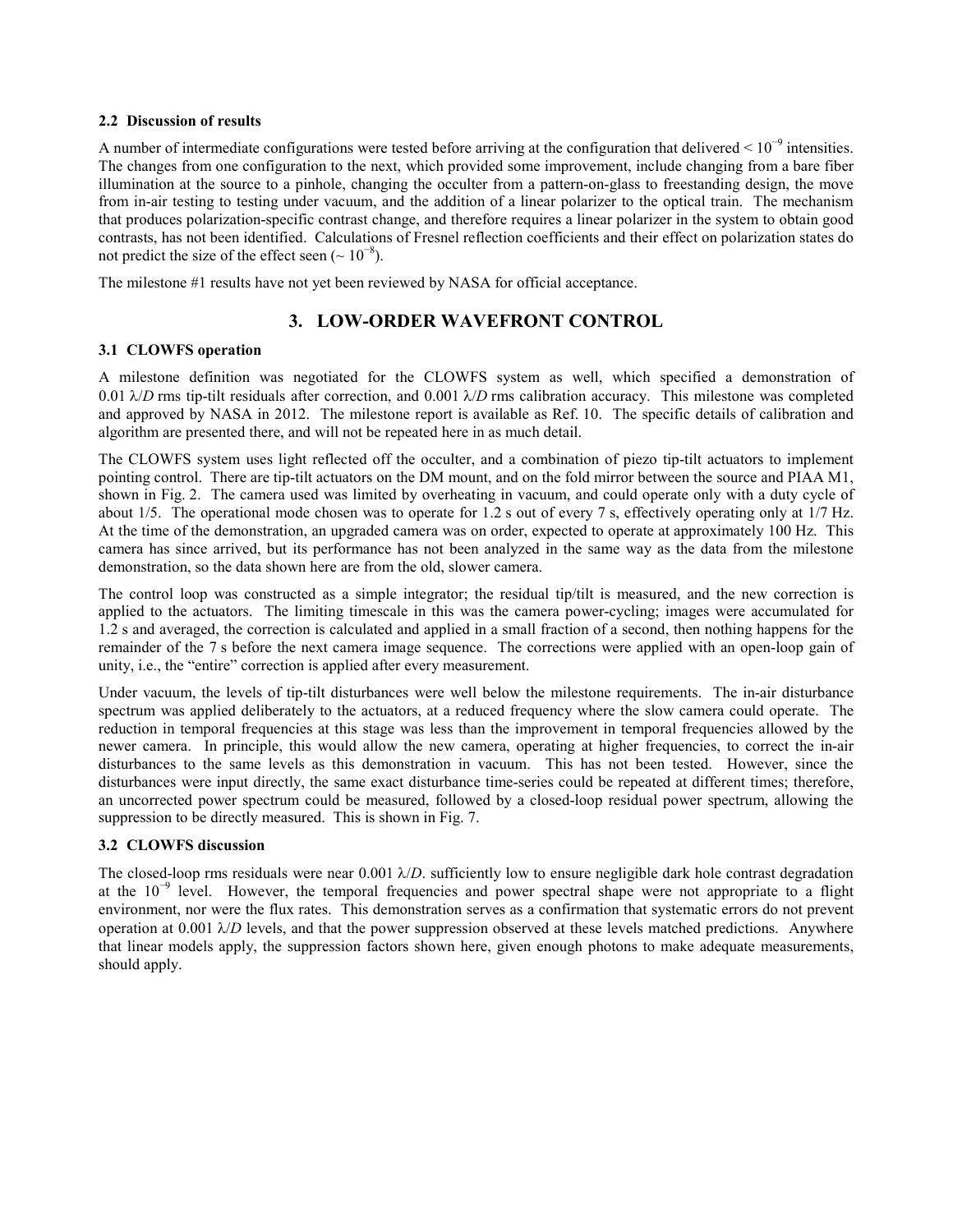

Fig. 7. (LEFT) Tip-tilt power spectra with no correction (dotted line) and closed-loop residuals (solid lines), and (RIGHT) closed-loop gain (suppression ratio), with dotted line for expected gain. In both plots, the three colors denote three separate runs with different input disturbances.

# **4. BROADBAND (10%) CONTRAST**

#### **4.1 Current status**

The experimental arrangement inside the vacuum chamber (i.e., all components in Figs. 1 and 2) have been unchanged from the monochromatic to the first broadband experiments. The source, which is fed via single-mode fiber from outside the vacuum chamber onto the table inside, can be exchanged with no in-vacuum changes. A supercontinuum laser source with a series of four contiguous 2.5% bandpass filters was used instead of the 808 nm laser from the monochromatic demonstration. Taken together, these individual filters add to create a 10% bandpass centered at 800 nm. Wavefront estimates at each of the four 2.5% filters were acquired, and fed into a broadband wavefront control algorithm (essentially similar to that in Ref. 11). The results are shown in Figs. 8 and 9, evaluated in the same way as the monochromatic results. The mean intensity in the dark hole, from 2-4  $\lambda/D$ , was 2.10×10<sup>-8</sup>. The linear polarizer, described in Sections 1.2 and 2.2, was in place for these observations as well.

#### **4.2 Future direction**

Simulations of the expected wavefront control limits, given the initial wavefront produced by the system, show limits for a 7.5% bandpass near the 10<sup>-8</sup> level, using the PIAA-1 mirrors<sup>12</sup>. The observed  $2\times10^{-8}$  levels for a 10% bandpass do not leave much room for improvement down to the predicted levels, with the current hardware. The PIAA-2 mirrors, fabricated at Tinsley, were specified with much smaller tolerances for surface errors. According to the simulations in Ref. 12, reducing the phase and amplitude errors is the key to better broadband performance, interpreted liberally (without having done simulations with the PIAA-2 mirrors specifically). The next step in improving broadband performance will be to exchange the PIAA-1 mirrors for PIAA-2 mirrors.





Fig. 8. Dark hole with 10% broadband light. Same size and notations as in Fig. 5.  $-9$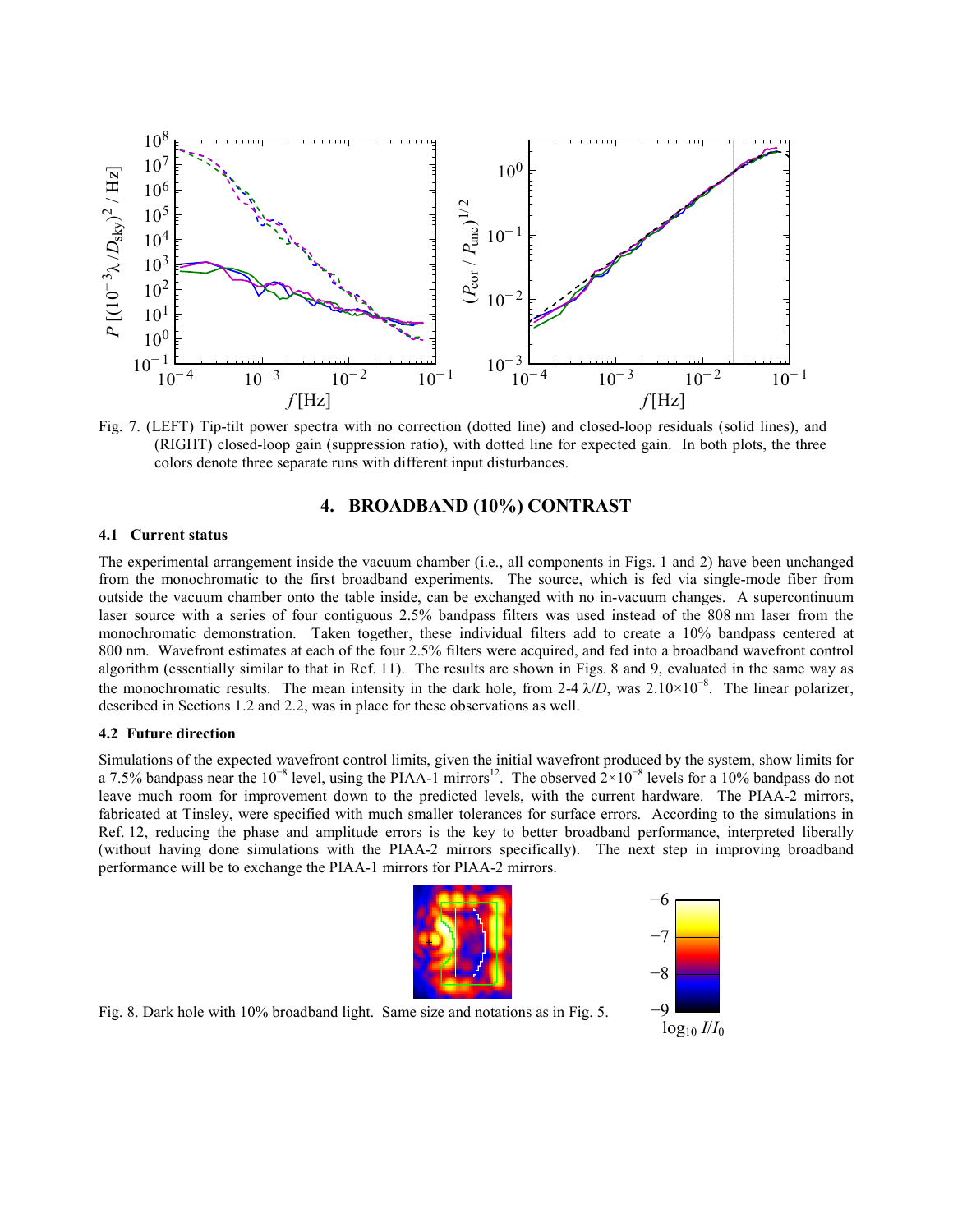

Fig. 9. Radial plot of 10% broadband dark hole intensity, same notation as Fig. 6.

## **5. CONCLUSIONS**

The PIAA laboratory demonstrations described here show performance at levels relevant to space mission requirements. These are among the highest contrast results demonstrated to date, and are compared to other coronagraph architectures in Ref. 13. The path toward higher contrast or higher bandwidth is likely to require smaller surface errors than those present on the PIAA-1 mirrors, which will be replaced at HCIT soon with PIAA-2 mirrors (with smaller surface errors). The sensitivity to polarization remains a mystery, and will be investigated after wavefront control and bandwidth demonstrations have completed.

#### **ACKNOWLEDGEMENTS**

This research was carried out at the Jet Propulsion Laboratory, California Institute of Technology, under a contract with the National Aeronautics and Space Administration.

#### **REFERENCES**

- [1] Guyon, O. et al., "The pupil mapping exoplanet coronagraphic observer (PECO)," Proc. SPIE 7731, 773129 (2010).
- [2] Trauger, J. et al., "ACCESS: a concept study for the direct imaging and spectroscopy of exoplanetary systems," Proc. SPIE 7731, 773128 (2010).
- [3] Guyon, O. et al., "Exoplanet imaging with a phase-induced amplitude apodization coronagraph. I. Principle," Astrophys. J. 622, 744-758 (2005).
- [4] Vanderbei, R.J., Traub, W.A., "Pupil mapping in two dimensions for high-contrast imaging," Astrophys. J. 626, 1079-1090 (2005).
- [5] Guyon, O. et al., "Theoretical limits on extrasolar terrestrial planet detection with coronagraphs," Astrophys. J. Supp. Series 167, 81-99 (2006).
- [6] Guyon, O et al., "High-Contrast Imaging and Wavefront Control with a PIAA Coronagraph: Laboratory System Validation," Pub. Astron. Soc. Pacific 122, 71-84 (2010).
- [7] Kern, B. et al., "Phase-induced amplitude apodization (PIAA) coronagraph testing at the High Contrast Imaging Testbed," Proc. SPIE 7440, 74400H (2009).
- [8] Belikov, R. et al., "EXCEDE technology development I: first demonstrations of high contrast at 1.2 lambda/D for an Explorer space telescope mission," Proc. SPIE 8442, 844209 (2012).